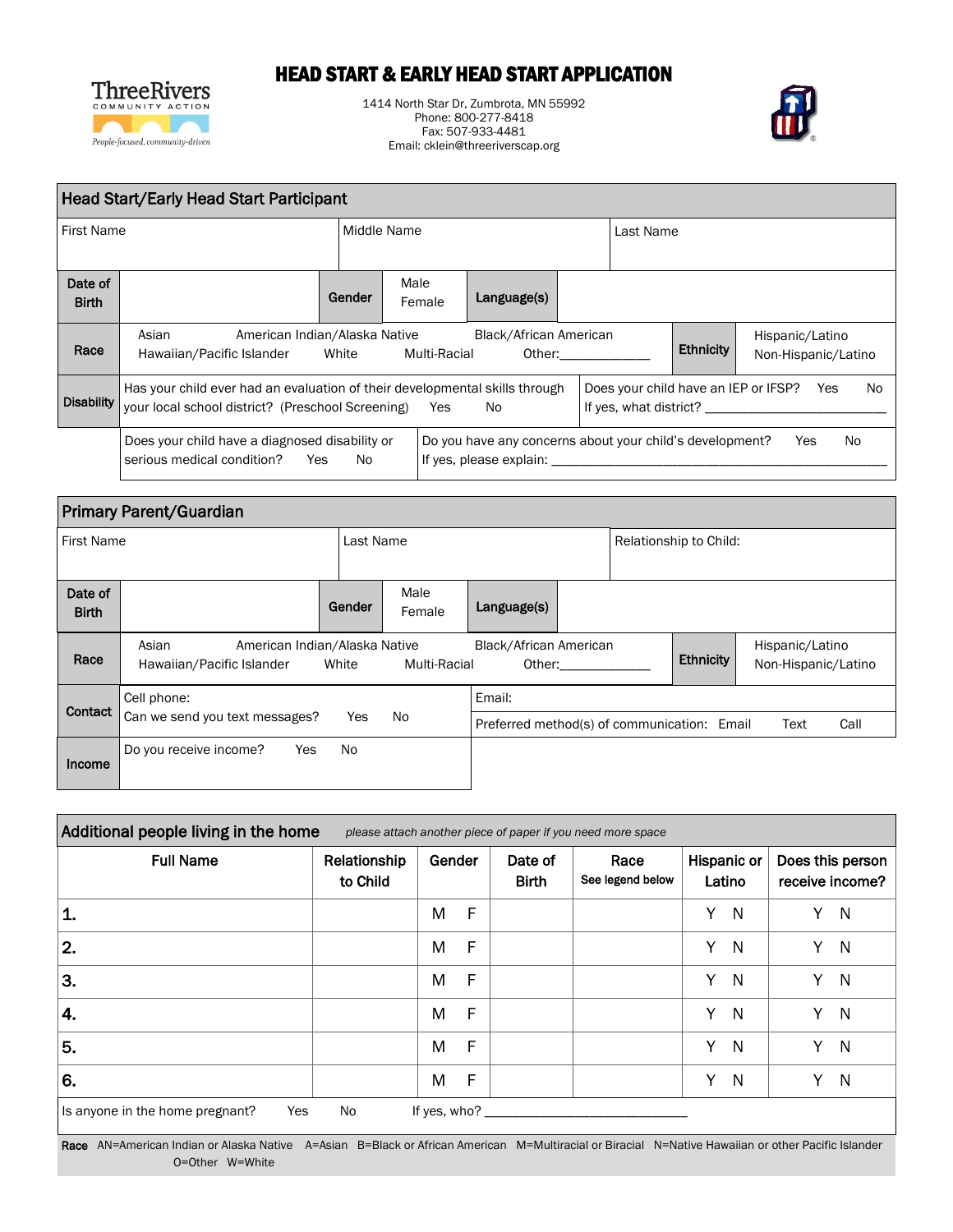| <b>Household Information</b>     |                                  |  |                            |  |              |  |  |  |
|----------------------------------|----------------------------------|--|----------------------------|--|--------------|--|--|--|
| Home<br><b>Address</b>           | Home Address                     |  |                            |  | Apt or Lot # |  |  |  |
|                                  | City, State, Zip                 |  |                            |  | County       |  |  |  |
| <b>Mailing</b><br><b>Address</b> | (if different from home address) |  |                            |  |              |  |  |  |
| Parental<br><b>Status</b>        | One Parent<br><b>Two Parent</b>  |  | How did you hear about us? |  |              |  |  |  |

### Do any of the following apply to your family?

□ We are living in a motel, hotel, or campground because we cannot afford housing

- □ We are living in an emergency or transitional shelter
- □ We are sharing housing with another family because of loss of housing or economic hardship
- $\Box$  We are living in a vehicle (any kind of vehicle)
- □ We consider ourselves homeless
- $\Box$  Child is a foster child
- $\Box$  Child is in custody of non-parent family member

| Income Information                                                   | you must provide ALL income for the past 12 months or the previous calendar year |                                                                               |                                                                                              |                                |  |  |  |  |  |
|----------------------------------------------------------------------|----------------------------------------------------------------------------------|-------------------------------------------------------------------------------|----------------------------------------------------------------------------------------------|--------------------------------|--|--|--|--|--|
| Please circle sources<br>of income for you or<br>anyone else in your | □ Wages/Salary<br>□ Cash Assistance (MFIP)<br>□ SSI (Supplemental                | □ Social Security (SSDI,<br>RSDI, SSA)<br>□ DWP (Divisionary Work<br>Program) | $\Box$ Self Employment/Farm $\Box$ Child Support<br>$\Box$ Unemployment<br>□ Long/Short Term | $\Box$ Other:<br>$\Box$ Other: |  |  |  |  |  |
| household                                                            | Security)                                                                        |                                                                               | <b>Disability</b>                                                                            | $\Box$ No Income               |  |  |  |  |  |

| <b>Program Option</b>                                                                                                                                |                                                                    |                               |                                                       |                           |                            |  |  |  |  |
|------------------------------------------------------------------------------------------------------------------------------------------------------|--------------------------------------------------------------------|-------------------------------|-------------------------------------------------------|---------------------------|----------------------------|--|--|--|--|
| $\Box$ Early Head Start Home Visiting<br>For ages 0-3 and expectant mothers<br>Includes weekly home visit and bi-monthly<br>socialization activities | Faribault<br>$\Box$ Full Day<br>$\Box$ Morning<br>$\Box$ Afternoon | Northfield<br>$\Box$ Full Day | <b>Red Wing</b><br>$\Box$ Morning<br>$\Box$ Afternoon | Wabasha<br>$\Box$ Morning | Zumbrota<br>$\Box$ Morning |  |  |  |  |

### DATA PRIVACY, RELEASE OF INFORMATION, SIGNATURE

Your right to privacy is protected by the Minnesota Privacy Act. Private information on the Head Start application will be used to determine your eligibility and for program planning. You are not legally required to provide this information. However, failure to provide requested documentation or information could mean that your family cannot receive Head Start services.

*I give permission for Three Rivers Head Start to share and exchange information about my child or family, including but not limited to: IEP/IFSP information, evaluations, name(s), phone number(s), and address(es) with my local school district, Public Health, or other outside agency/provider that I have indicated in my interview.* 

*I* certify that the information that *I* have provided is true and complete to the best of my knowledge. I understand that *providing incorrect information may disqualify my family from the program, and in some cases may constitute fraud.* 

Signature: \_\_\_\_\_\_\_\_\_\_\_\_\_\_\_\_\_\_\_\_\_\_\_\_\_\_\_\_\_\_\_\_\_\_\_\_\_ Date: \_\_\_\_\_\_\_\_\_\_\_\_\_\_\_